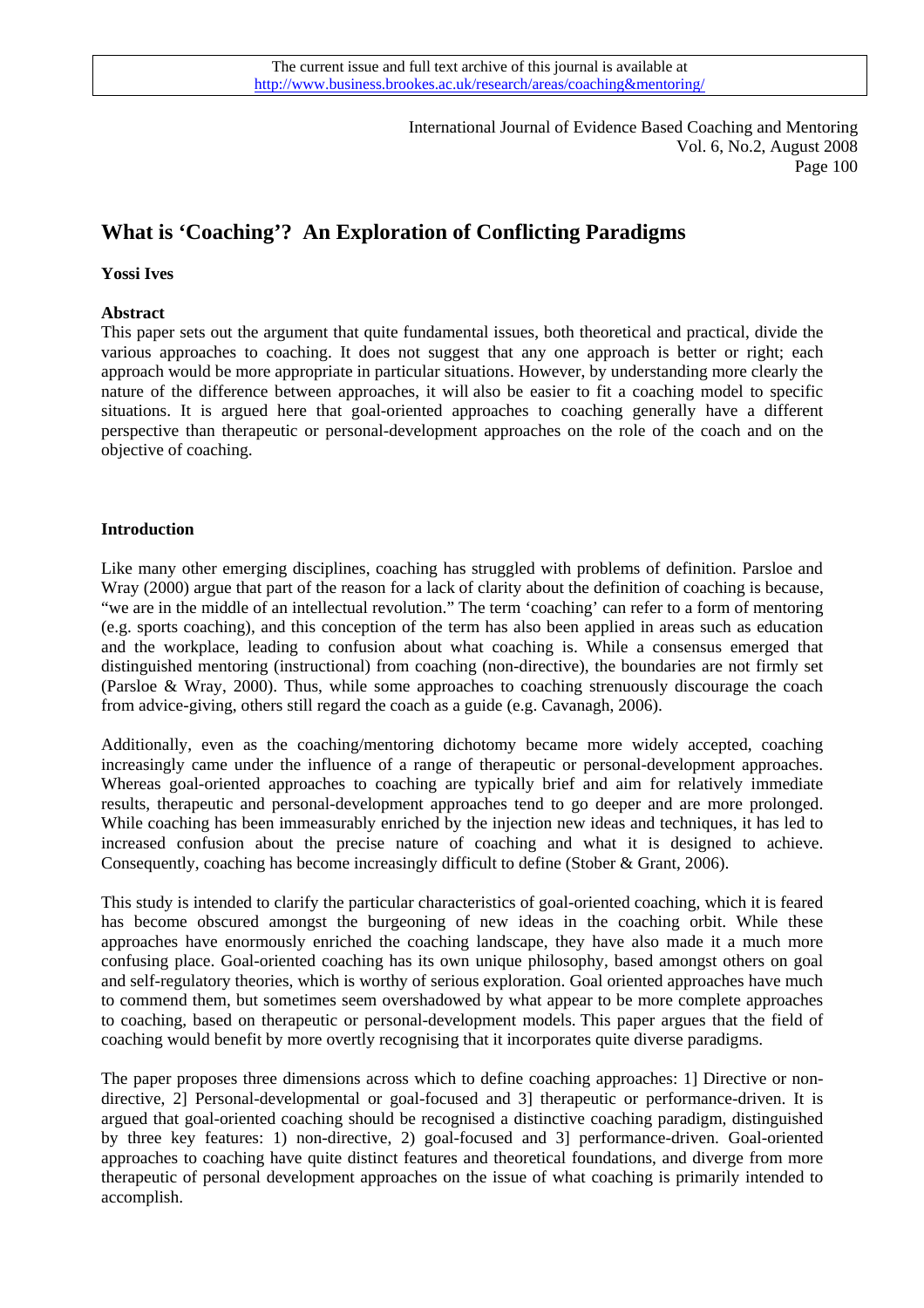However, while these models of coaching are based on differing coaching philosophies and methodologies, they are not mutually exclusive. While each of the various approaches to coaching has unique strengths and is best suited for particular situations, this paper highlights the important and distinctive role of goal-oriented approaches.

This study is based on an analysis of a selection of books and articles on coaching. The typology set out below was formulated using a clustering technique and textual analysis (Miles & Huberman, 1994).

#### **The emergence of diverse approaches**

In recent years we have seen the discipline of coaching benefit from an infusion of ideas from diverse fields. Many of these approaches were brought together by Stober and Grant (2006). For the purpose of the forthcoming discussion, a summary of a selection of approaches to coaching is presented:

*Coaching from a humanist perspective* – Based upon Rogerian (Rogers, 1951; 1959) personcentred principles, it views positive change and self actualisation as a driving force in the human psyche (Stober, 2006). Coaching, from this point of view, capitalises on a person's inherent tendency to selfactualise and looks to stimulate a person's inherent growth potential. This approach draws from psychotherapy a strong emphasis on the Practitioner-client relationship, suggesting that the relationship itself (its warmth and positive regard) is a main ingredient for growth. It also promotes a holistic approach, requiring the coach to address all aspects of the person.

*Behaviour based approach* - Peterson (2006) advocates a behavioural approach that acknowledges the complexity of both the human being and her environment, but which nevertheless focuses on facilitating practical change over psychological adjustments. This approach is action focused insofar as it looks to the future and seeks to create change and imbed it in real life contexts, but it still leans heavily towards personal development, emphasising the need for client learning, and to a lesser degree adopts a therapeutic emphasis on the coaching relationship.

*Adult-development approach* – This approach is based on constructive-developmental theories: that as people develop they become more aware of and open to a mature understanding of authority and responsibility, and display greater tolerance of ambiguity. Coaching from this perspective is predicated upon the idea of four main stages of development and it suggests that coaching at each stage needs to focus on stage-of-development related issues (Berger, 2006).

*Cognitive coaching* – Auerbach (2006) claims that although coaching must address the multiple facets of the individual, it is primarily a cognitive method. A fundament of cognitive coaching is the view that one's feelings and emotions are the product of one's thoughts: a person's perceptions, interpretations, mental attitudes and beliefs. Cognitive therapy helps clients replace maladaptive and inaccurate cognitions (Ellis, 1979; Burns, 1980). Auerbach argues that a primary function of the coach is to assist the client in challenging and overcoming their maladaptive and distorted perceptions.

*Adult learning approach* – This approach seeks to use coaching to stimulate deep learning. It draws from a range of adult-learning theories, such as andragogy (Knowles, 1980), reflective practice (Boud et al., 1994) and experiential learning (Kolb, 1984), which collectively argue that adults learn by reflecting on experiences. Cox (2006) argues that, similarly, coaching can be seen as a learning approach designed to nurture goal-focused, self-directed learners who draw on their reservoir of previous experience with a view to solving real-life dilemmas. Gray (2005) advocates a transformative learning coaching model that seeks to raise the coachee's critical reflection to question assumptions. He suggests that coaching has become a tool in the increasing shift towards informal, self-directed learning in organisations.

*A positive psychology model* – Kauffman (2006) argues that coaching should work to identify and build on the client's strengths and should seek to engender hope and happiness. Positive psychology seeks to encourage people to look to what is good and going well in their lives to reinforce a positive disposition. Positive emotions, it is argued, widens a person's focus of attention and broadens access to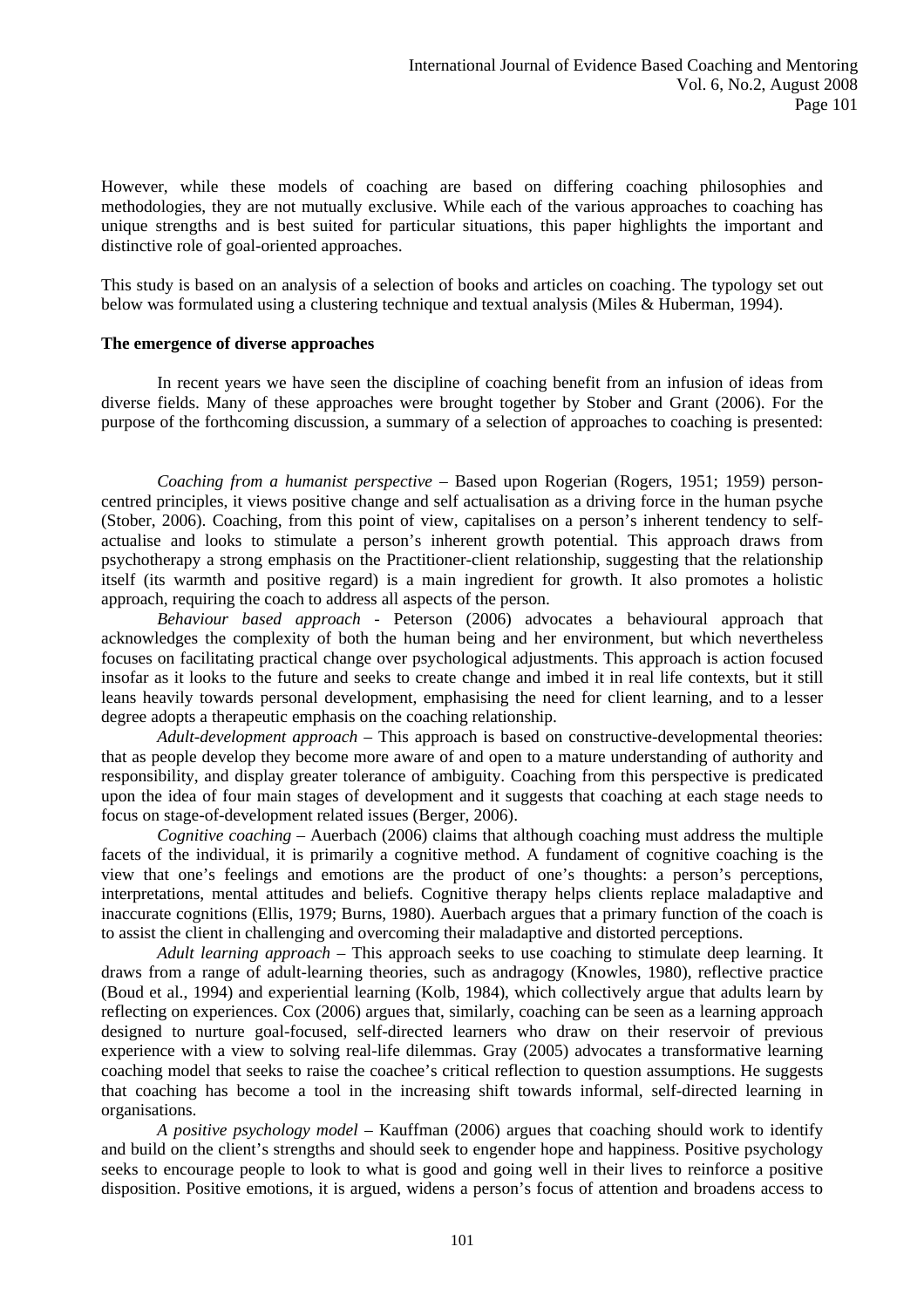the person's intellectual and psychological resources, resulting in improved performance. While certain aspects of the positive coaching model can be utilised to better achieve specific goals, it would seem it is primarily designed to effect general enhancement and life balance. Neenan and Dryden's (2002) *Life Coaching* is entirely based on positive psychology and focuses on changing perceptions and attitudes.

*An adventure-based model* – According to Kemp (2006) adventure education is an appropriate conception of coaching, as both seek to press the boundaries and explore new frontiers and horizons. Both, he argues, begin with an analysis of the present state, set out a desired destination and develop the means of reaching it. Both involve a willingness to accept a measure of risk and uncertainty (with coaching: psychological injury), to move to the edge of their physical or psychological comfort zone – and that it is out of this risk that personal growth occurs. Kemp argues that adventure-based coaching asks the participant to test his cognitive, behavioural and emotional competence, and to effect change by formulating new behavioural responses to situations. Adventure is a process rather than an activity (Priest 1999). The learning attained during the adventure is captured or anchored and the lessons are later applied in real life settings.

*Systemic approach* – Coaching using a systemic framework is about helping the client to recognise hitherto unrecognised patterns of behaviour and forms of feedback, and in so doing to see their experiences in new ways. It also encourages a holistic view, in which various other parts of the system may have relevance to the issue at hand. Humans are complex adaptive systems insofar as they consist of a combination of interacting systems that are affected by change and can respond to changed circumstances (See Carver & Scheier, 1998 chap 14). A systemic coaching model seeks to foreground complexity, unpredictability and contextual factors, and highlights the importance of small changes; it encourages openness, growth and creativity. This approach views the balance between stability and instability as optimal for performance (Cavanagh, 2006).

*Goal-oriented approach* – The foregoing approaches may be contrasted with a strict goalfocused or solution-driven approach which sees the primary function of coaching fostering the client's self-regulation. According to Grant (2006 p. 153), "Coaching is essentially about helping individuals regulate and direct their interpersonal and intrapersonal resources to better attain their goals." The primary method is assisting the client to identify and form well crafted goals and develop an effective action plan. The role of the coach is to stimulate ideas and action and to ensure that the goals are consistent with the client's main life values an interests, rather than working on helping the client to adjust her values and beliefs. In this conception, coaching is essentially about raising performance and supporting effective action, rather than addressing feelings and thoughts, which it is thought will be indirectly addressed through actual positive results (Grant, 2003). This type of approach is sometimes called 'brief coaching' (Berg & Szabo, 2005) as it aims to achieve its goals in a comparatively short space of time and normally focusing on a relatively defined issue or goal.

| <b>Type of coaching</b>                                                             | <b>Objective of coaching</b>                                                   |  |  |
|-------------------------------------------------------------------------------------|--------------------------------------------------------------------------------|--|--|
| Humanist                                                                            | "Coaching is above all about human growth and change" (Stober, 2006 p. 17)     |  |  |
| Behaviourist                                                                        | "The purpose of coaching is to change behaviour" (Peterson, 2006 p.51)         |  |  |
| Coaching is about helping clients develop and grow in maturity<br>Adult development |                                                                                |  |  |
| Coaching is foremost about developing adaptive thoughts<br>Cognitive coaching       |                                                                                |  |  |
| Goal-focused                                                                        | "Coaching is a goal-oriented, solution-focused process" (Grant, 2006 p. 156)." |  |  |
| Positive psychology                                                                 | "Shift attention away from what causes and drives pain to what energises and   |  |  |
| approach                                                                            | pulls people forward" (Kauffman, 2006 p. 220)                                  |  |  |
| Adventure coaching                                                                  | Stretching the client through entering into challenging situations and the     |  |  |
|                                                                                     | learning that arises.                                                          |  |  |
| Adult learning                                                                      | A learning approach that helps self-directed learners to reflect on and grow   |  |  |
|                                                                                     | from their experiences                                                         |  |  |
| Systemic coaching                                                                   | "Coaching is a journey in search of patterns" (Cavanagh, 2006 p. 313)          |  |  |

## **Approaches to coaching chart – Chart 0.1**

Quotes selected from Stober & Grant (2006).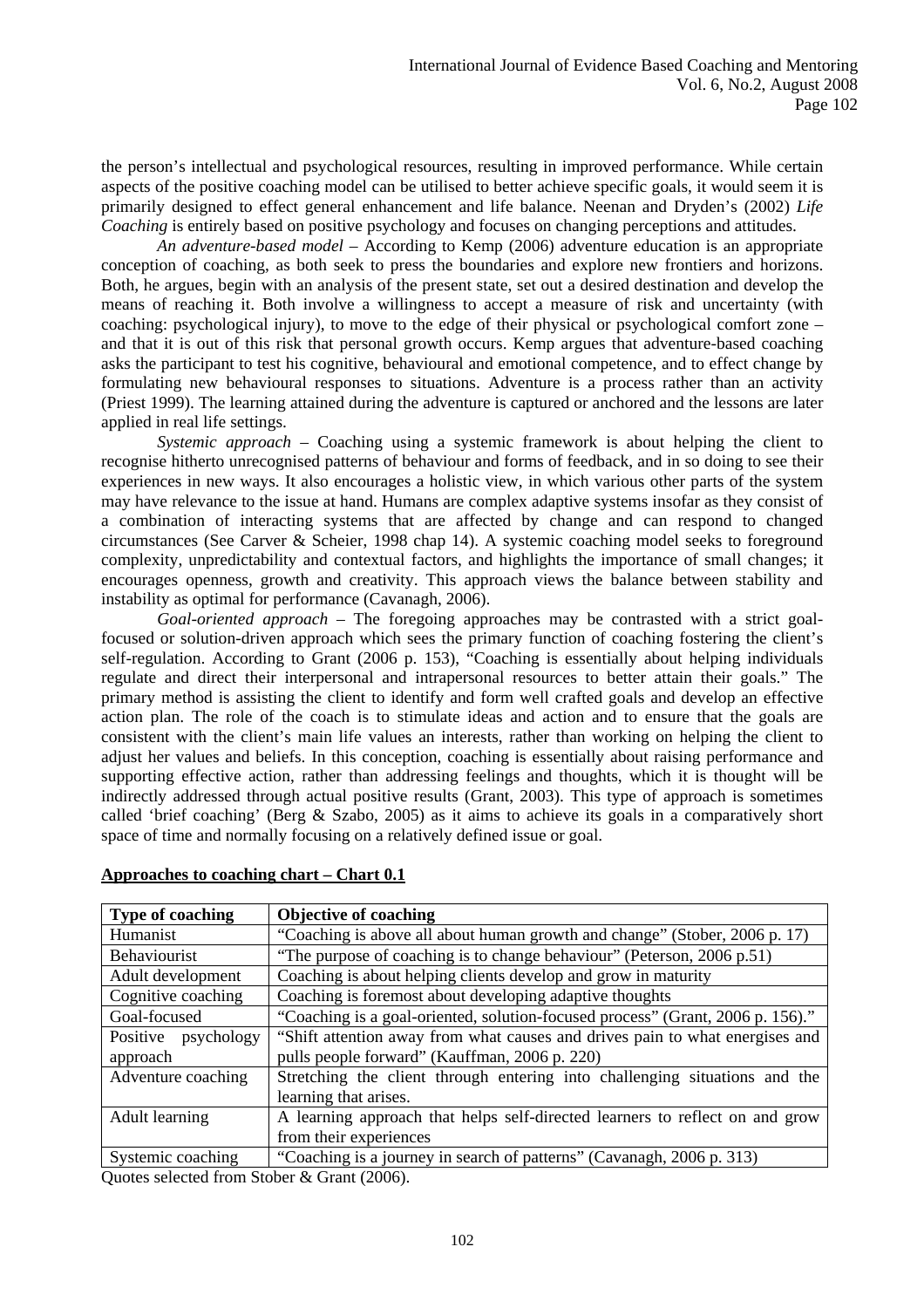While each of these approaches is distinct and offers a unique possibility for the coach, what is of concern here is the often fundamental differences that emerge as to the definition and purpose of coaching. What elements or qualities are indispensable to the core meaning of coaching, and what are merely compatible accessories? Do these methodologies expand or dilute the coaching discipline?

In the chronology of the emergence of the coaching discipline, coaching was directive, conceived as guidance, teaching or instruction. As coaching emerged as a distinct discipline, it was regarded as a form of facilitation or a people-management style, and strictly non-directive. Increasingly, however, coaching has adopted therapeutic and personal development elements. With there being such differences between these varying approaches, one needs to consider whether aspects of these approaches are incommensurable and incompatible; are there basic features which form the core definition of coaching?

## **Core and disputed criteria of coaching**

Whitmore (2002 p. 97) portrays coaching as "optimising people's potential and performance." According to Evered and Selman (1989), "To coach means to convey a valued colleague from where he or she is to where he or she wants to be." Parsloe and Wray (2000 p. 183) summarise: "to focus, motivate and support others in achieving their goal", whilst Grant (2003 p. 254) defines life coaching as a "collaborative solution-focused, result-orientated and systematic process in which the coach facilitates the enhancement of life experience and goal attainment in the personal and/or professional life of normal, non-clinical clients." According to these definitions, coaching is an intervention aimed at helping the coachee to focus on and achieve their clearly defined goals. The coach uses open-ended questions to provoke thought, raise awareness, and to inspire motivation and commitment.

However, other conceptions of coaching include a focus on developing the coachee's abilities. Costa and Garston (2002 p. 21) identify as its aim the desire to enhance another's self-directedness: the other's ability to self-manage, monitor and modify. Coaches, they argue, "apply specific strategies to enhance another person's perceptions, decisions, and intellectual functions." Carter (2001 p. 15) refers to coaching as "work-related *development* for senior and professional managers" (emphasis added). Many definitions of coaching incorporate both elements of performance and development. According to Gray (2005), "The coached client is someone who wants to reach a higher level of performance, personal satisfaction or learning," or to Downey (2003 p. 15) "the art of facilitating the performance, learning and development of another." Linder-Pelz and Hall (2008 p. 43) state that "Coaching is about facilitating a client's performance, experience, learning and growth and about actualising goals."

While there are many prefixes to coaching (e.g. life, executive, cognitive), this paper suggests that most approaches could be broadly grouped into personal-development and performance coaching. This distinction is akin to Summerfield's (2006 p. 24) division between 'acquisitional' (acquires a new ability) versus 'transformational' (undergoes personal change) coaching. It also shares some similarity with Peltier's (2001) bifurcation of coaching into two main categories: a day-to-day management activity and executive coaching.

With very few exceptions, it may be said that the following features are common to the full range of coaching approaches:

- $\Box$  A systematic process designed to facilitate development (change), whether cognitive, emotional or behavioural
- $\Box$  Intended for a non-clinical population
- An individualised, tailor-made approach
- $\Box$  Aims to encourage coachees to assume charge of their life
- $\Box$  Based on the twin growth areas of awareness and responsibility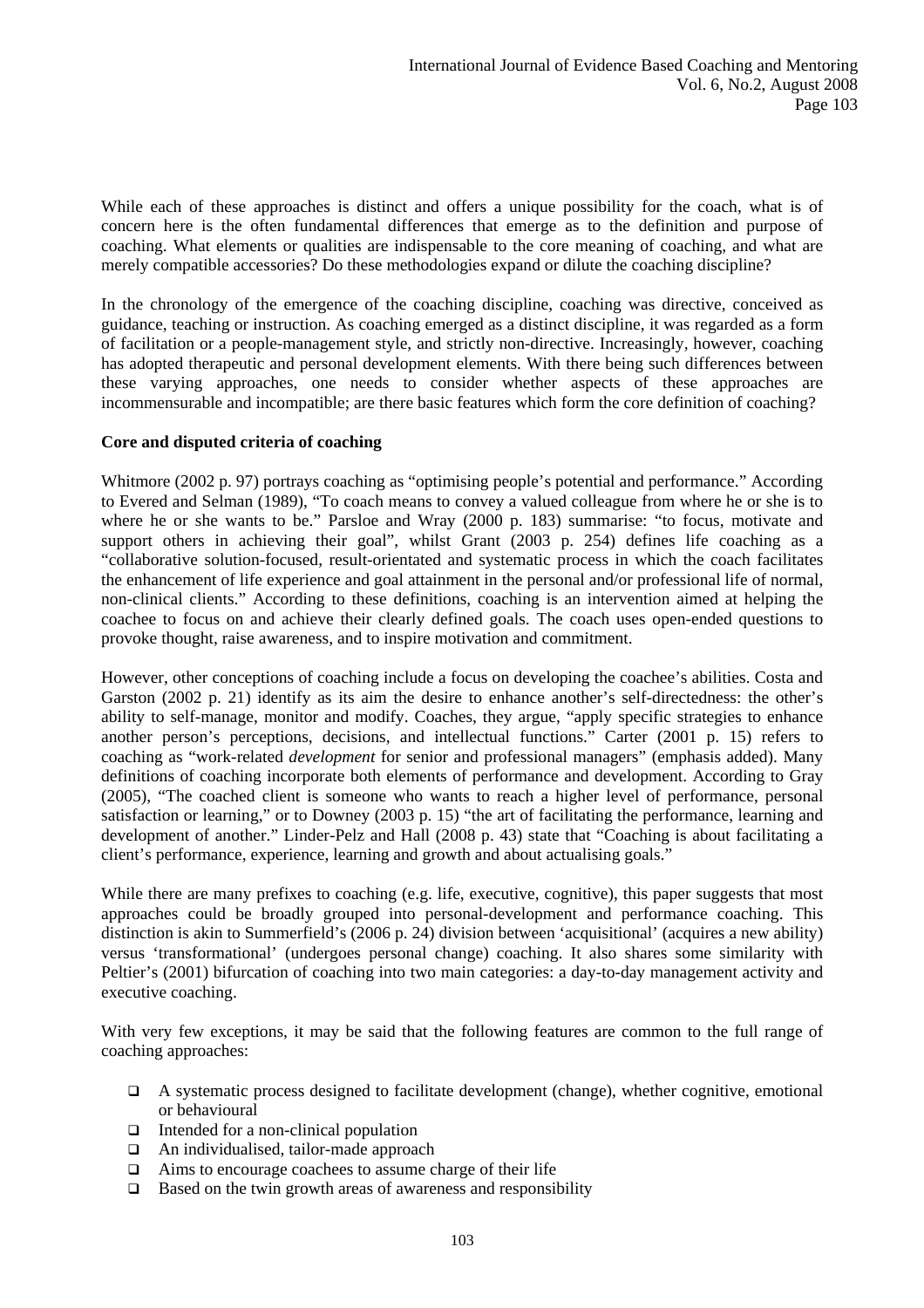- $\Box$  Reliant of the twin skills of listening and questioning
- Involve a collaborative and egalitarian relationship, rather that one based on authority
- $\Box$  Creates a relationship within which the client agrees to be held accountable for the choices she makes
- Designed to access the inner resourcefulness of the client, and built on her wealth of knowledge, experience and intuition

One final feature is core to the overwhelming majority of approaches:

 $\Box$  Focused on the achievement of a clear stated goal, rather than problem analysis

However, while the foregoing list gives the impression of a broad base of agreement across the coaching literature, in fact there are issues of sharp divergence, relating to the nature of the coaching relationship, the function of coaching and the scope of the coaching intervention. These issues are of paramount importance to some approaches and have the capacity provoke intense disagreement and polarise opinion. For example:

- □ Does the coach need domain-specific expertise or knowledge?
- $\Box$  Does the coach only 'ask' or may s/he also 'tell'?
- $\Box$  Is coaching primarily designed to foster personal growth or to raise performance?
- $\Box$  How central is the relationship to the coaching process?
- $\Box$  Is it essential for coaching to adopt a holistic view?
- $\Box$  Is coaching primarily designed to address feelings or actions?
- $\Box$  Should coaching aim to alter the client's values?

While the multifaceted nature of many coaching approaches precludes easy categorisation, this paper suggests that there are three main clusters of issues against which it is possible to categorise coaching approaches: 1] Directive or non-directive, 2] Personal-developmental or goal-focused and 3] therapeutic or performance-driven. While these three areas are independent of each other, they are here viewed as closely related both conceptually and practically; goal-focused approaches to coaching are generally nondirective, solution-focused and performance-drive.

In reality, no actual approach to coaching stereotypically fits the exact categorisations set out below, nor does any of them conform consistently to this trichotomy, but by thinking in terms of 'ideal types' we can see how some approaches are much closer to one side than the other. The three issues set out below are comparative. For example, all coaching models would regard a totally directive approach as incompatible with coaching. Similarly, all approaches to coaching would consider themselves solutionfocused compared with psychoanalysis. However, when these coaching methodologies are compared, meaningful distinctions emerge, which this study sets out to explore.

#### **Directive versus non-directive**

Cox (2003) argues that the benefit of the coach's wisdom and experience underpins both the understanding of the situation and the adoption of suitable methods for dealing with it. Peterson and Hicks (1996 p. 14) advocate a more directive role when they suggest that "Coaching is the process of equipping people with the tools, knowledge, and opportunities they need to develop themselves," which Peterson (2006) indicates is to be achieved by enabling people to become better learners. However, as Grant and Stober (2006 p. 363) note, the issue of "'coach as advice giver' is somewhat more controversial." Stober and Grant (2006 p. 2) cite Parsloe's (1995) early definition of coaching in which coaching is "directly concerned with the immediate improvement of performance and development of skills by a form of tutoring or instructing." Druckman and Bjork (1991 p. 61) portray coaching as guidance from an expert with a view to align the student's performance with that of the teacher. In Hudson (1999 p. 6), a coach is described as a facilitator but also a guide.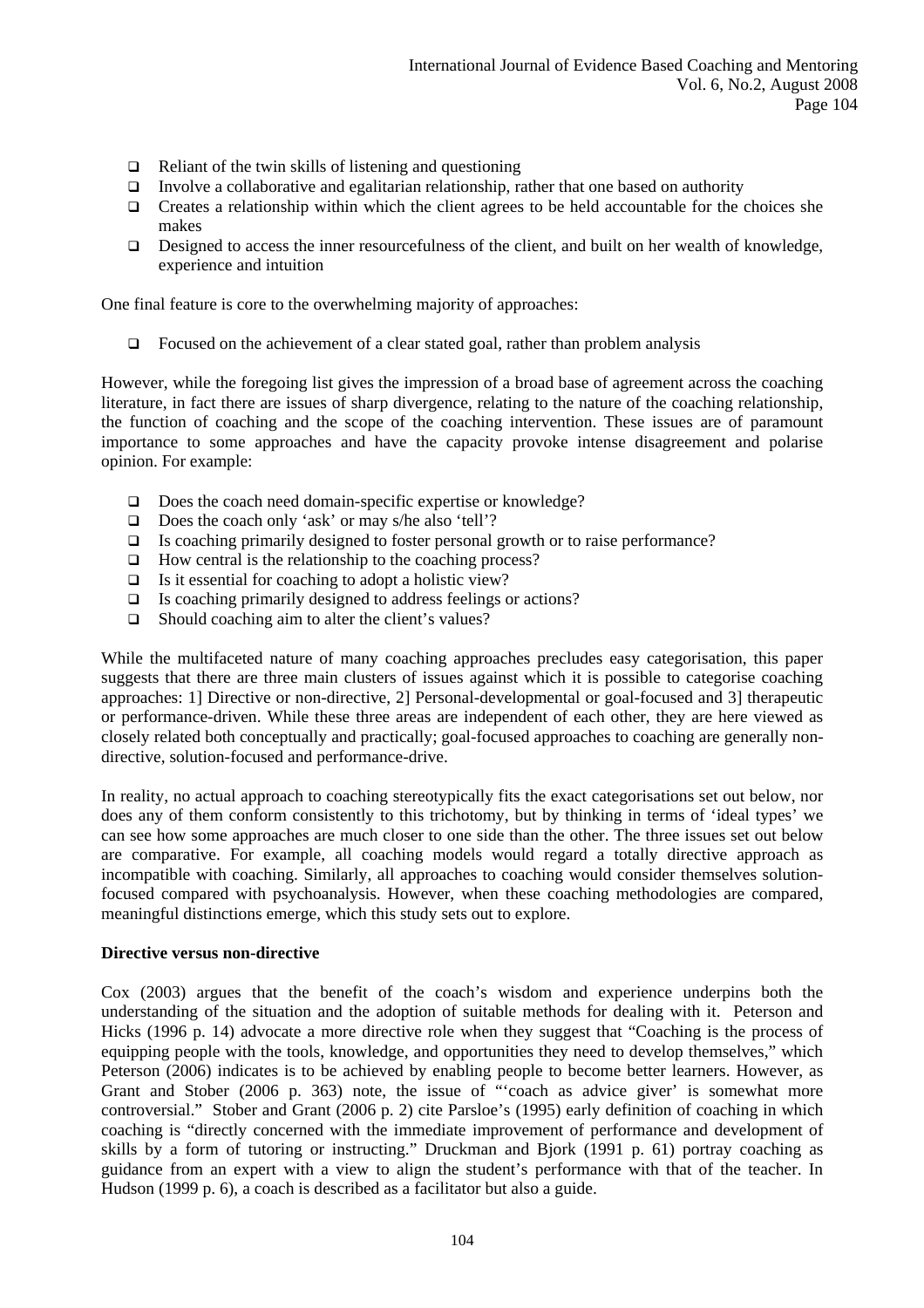These early (often partially) directive conceptions generally gave way to a clear non-directive understanding of coaching, articulated by the likes of John Whitmore (2003). Parsloe's (Parsloe and Wray, 2000 p. 47) later definition follows a non-directive understanding of coaching, what he calls a 'hands-off' approach based on self-instruction. Whitmore (2003) suggests the hands-off approach should be applied whenever possible. Parsloe and Wray (2000) state that, "the more rapidly a coach can move from a hands-on to hands-off style, the faster improvement in performance will be achieved." This is because performance is enhanced when "control and responsibility is transferred from the coach to the learner." Stober (2006) draws from the humanist therapeutic tradition the need to facilitate another's growth rather than direct it. Accordingly, the coach manages the process rather than the content of the client's development.

However, with the growth in therapeutic coaching I would argue that we are witnessing a partial return towards guidance. Cavanagh (2006 p. 342) insists that expert knowledge is critical to coaching, without which the coach is no more than a "well meaning amateur". Some coaches advocate sharing one's theoretical model with the client (Chapman, Best  $\&$  Van Casteren, 2003). This is particularly common within adult development or adult learning approaches. However, this may be generally inappropriate within a solution-focused or more client-centric approach to coaching. Grant and Stober (2006 p. 363) maintain that these two approaches are not "categorically different" but lie on a continuum, and the issue should be guided by what's best for the client. As has been suggested, this issue relates to the defined role of the coach and on the purpose of coaching. Certainly, those who forcefully advocate the 'ask not tell' approach would insist that their approach is 'categorically different'. Grant and Stober are correct to assert, however, that a skilled coach would know when it is appropriate to act as authoritative expert and when to act as facilitator.

Cavanagh (2006 p. 337) derides 'overly client-centric approaches,' which insist that the solution is within the client, as simplistic. He argues that "sometimes no matter how long we ask the solution does not emerge, because it is not 'in' the client, nor are the raw materials available for it to emerge via a process of questioning." Why it is deemed any more likely that the coach has the answer within 'him' is not explained! In fact, those coaching approaches that insist on a non-directive stance are generally targeted at relatively defined issues and goals, with which it is entirely reasonable to consider that the coachee could work out the solution.

Stober and Grant (2006 p. 3) state that coaching is "*more about* asking the right questions than telling people what to do" (emphasis added). A strict non-directive approach would insist that coaching is almost *entirely* about questioning and is not about directing. While solution-focused approaches recognise the occasional need for the coach to suggest a solution, they take the view that for most problems the solutions are relatively obvious but that the coachee needs to refocus from dwelling on the problem towards seeking a solution. In this respect, the role of the coach is to conduct the process not to direct the outcome, and in this view one of the most valuable skills of the coach is to know how not to interfere! Grant and Stober (2006 p. 363) conclude: "A coach with highly developed applied coaching skills can deliver excellent outcomes purely through facilitating a process that operationalises the principles of coaching, rather than through an instructor mode that emphasises the delivery of expert knowledge."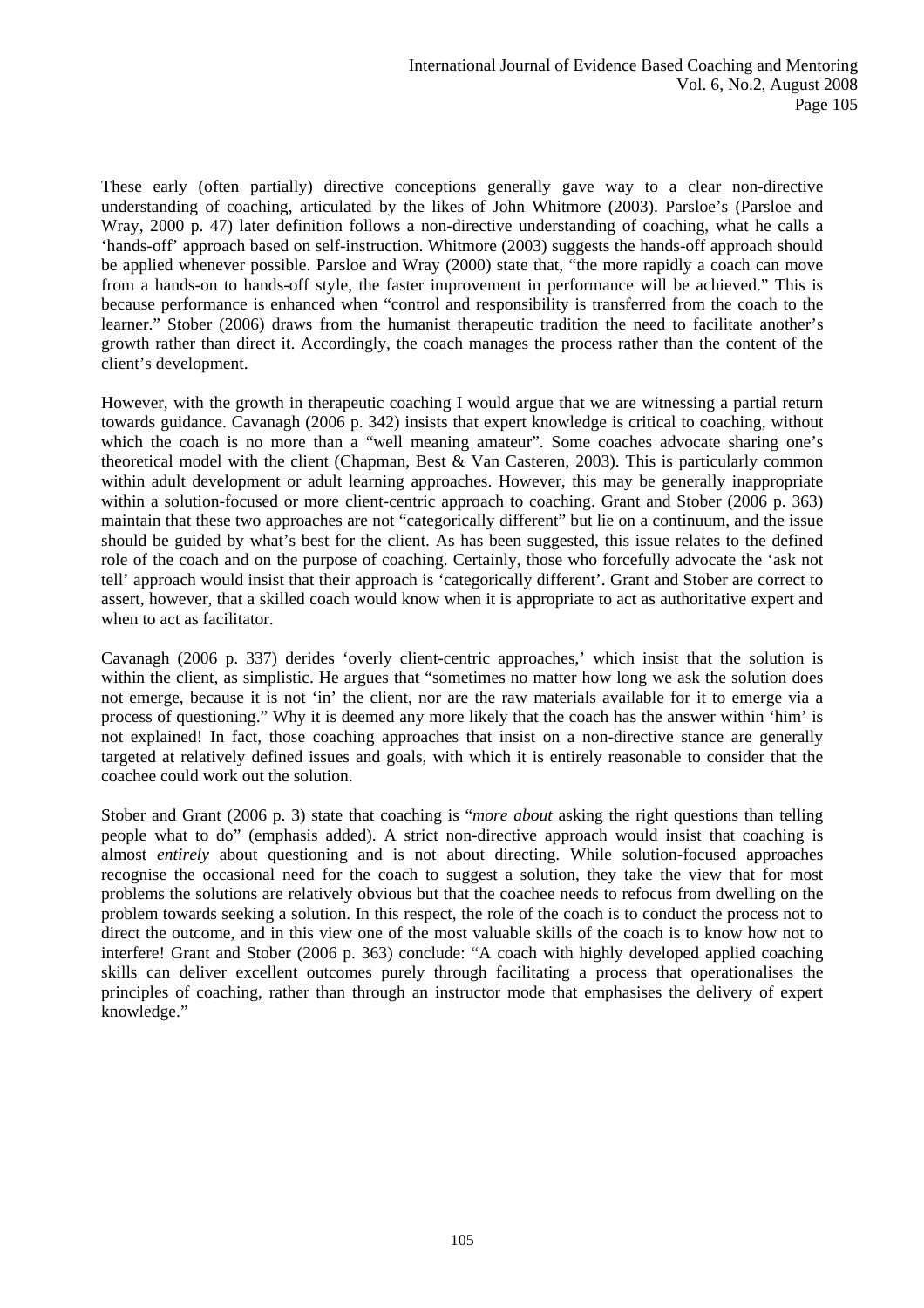# **Directive versus non-directive – How client-centric? – Chart 0.2**

| Is the coach essentially a facilitator or also a guide?                 |
|-------------------------------------------------------------------------|
| Should the coach be advising or sticking to an 'ask-not-tell' approach? |
| $\Box$ Does the coach need domain specific expertise or knowledge?      |
| Should the coach be encouraged to share their theoretical ideas?        |

#### **Development-focused or solution-focused**

While there is a general consensus that coaching is forward-focused, coaching styles diverge significantly in the extent to which they advocate delving into the subterranean aspects. Snyder (1995) highlights how some coaches adopt a pragmatic approach towards their client's problems, while others adopt an exploratory style that seeks to uncover the underlying issues. Personal-development and learning models of coaching, in particular, seek to address deeper dimensions of personality. Parsloe and Wray (2000) state that "Coaching is a process that enables *learning and development* to occur and thus performance to improve (emphasis added)." Writing from a behavioural perspective, however, Peterson (2006) argues that insight-oriented questions are not at the heart of coaching. Grant (2006) similarly suggests that coaching supports "solution construction in preference to problem analysis," the latter being a more therapeutic mode. Proponents of a strictly goal- or solution-focused coaching view coaching as a method of helping clients to reframe their challenges as practical problems, and help them discover the required internal and external resources. Snyder (1995) similarly views the coachee as a primary contributor to discovering the solution, rather than a recipient of therapy. Many coaches are steeped in a therapeutic model (Williams & Davis, 2002; Hart et al., 2001), and carry a deficit-conflict perspective (Kauffman & Scoulder, 2004), which Kauffman (2006) argues leads them to look to identify pathology and problems. Based upon positive psychology, Kauffman argues that coaches "shift attention away from pathology and pain and direct it toward a clear-eyed concentration on strength, vision, and dreams… from what causes and drives pain to what energises and pulls people forward" (Kauffman, 2006 p. 220).

All approaches to coaching include consideration of the wider context as part of the coaching format, and recognise that coaching needs to be adjusted in accordance with the specific environment. However, various coaching models approach this dimension quite differently. Numerous writers on coaching (e.g. Stober, 2006; Peterson, 2006; Williams et al., 2002) advocate addressing all aspects of the person, as lasting change cannot be achieved without a fundamental and holistic reorientation. In particular, the positive psychology approach as well as the systemic approach described earlier advocate looking at the wider context: the client's happiness (positive psychology) or the complex layers of subsystems (systems approach). In contrast, goal-focused approaches generally focus on specific aims. They seek to integrate an ongoing self-regulatory process into daily modes of behaviour, rather than aiming for a clear end result or breakthrough.

These conflicting tendencies support varying time remits for the coaching process. Personal-development and in particular therapeutic approaches typically require an extended time period to effect change. Conversely, Judge and Cowell (1997) and Sperry (1993) argue that coaching is designed to act in a far shorter time-frame that traditional for therapy. For while there are short-term therapy models (e.g. possibility therapy (O'Hanlon, 1998) and solution-focused therapy (de Shazer, 1985, 1988)) comparatively speaking, coaching tends to focus "as rapidly as possible on potential solutions that the person can recognise and take personal responsibility for implementing (Parsloe & Wray, 2000 p. 65)." Another element is that adult-development approaches to coaching (Berger, 2006; Cox, 2006) don't seek to pre-state specific aims. In fact, Brookfield (1986 p. 213) argues that personal learning "cannot be specified in advance in terms of objectives to be obtained." West and Milan (2001) suggest that the role of coaching is to create the psychological space for reflective learning. This is in contrast to the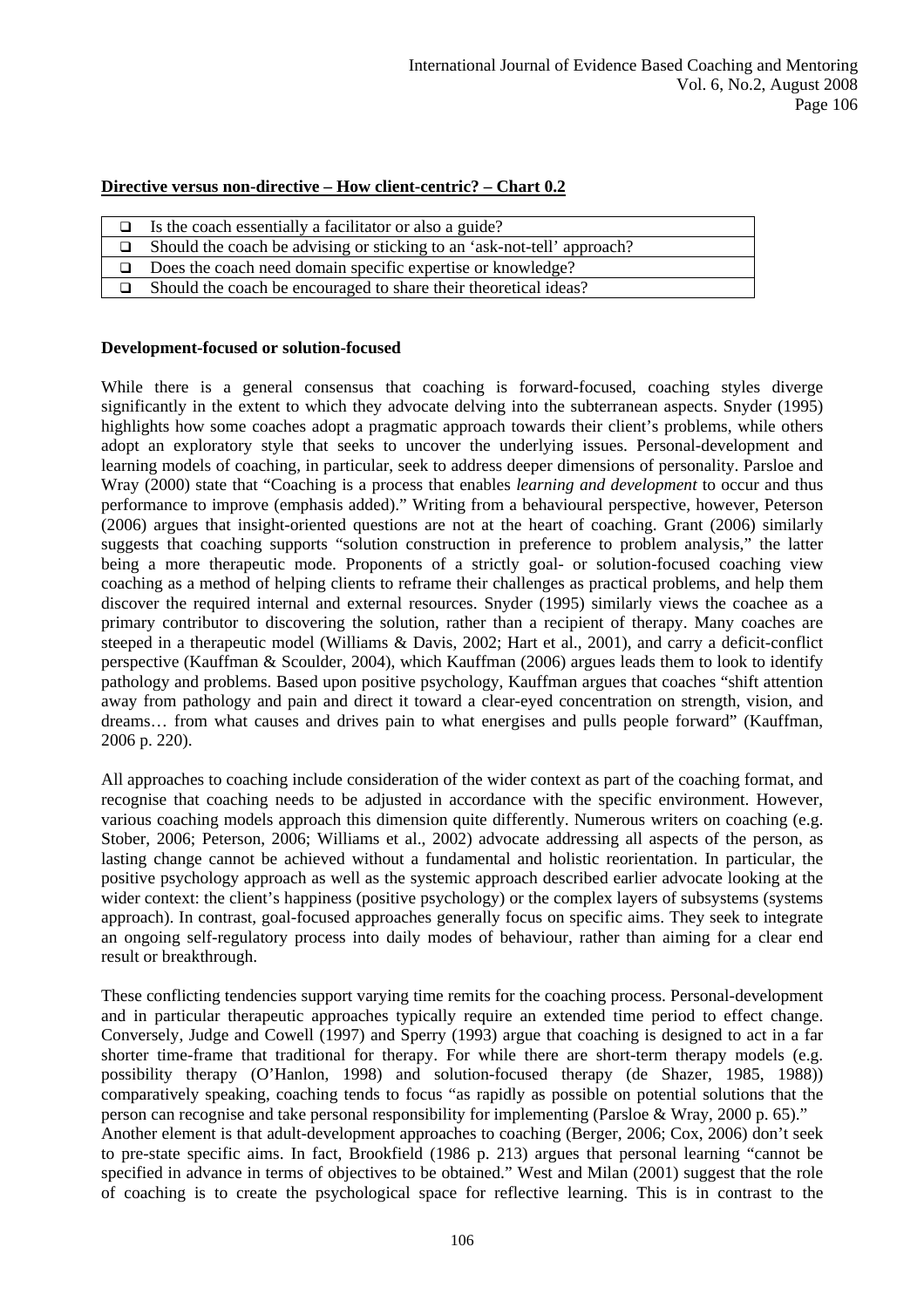overwhelming emphasis in much of the coaching literature on the need for a clear goal (e.g. the GROW model in Whitmore, 2003; Greene & Grant, 2003; Berg & Szabo, 2005). To some extent, these two basic perspectives on coaching differ as to the description or definition of a goal. Goals exist at varying levels of abstraction (Locke & Latham, 1990), forming a hierarchal goal structure (Carver & Scheier, 1998). For example, Little's (1989) 'personal project' or Emmons' (1986) 'personal strivings' are more general constructs compared with the term 'goal' in the coaching literature.

## **Development-focused or solution-focused– How outcome-centric? – Chart 0.3**

| How holistic a strategy must the coach adopt (breadth)?                               |
|---------------------------------------------------------------------------------------|
| To what extent must the coach delve beneath the surface (depth)?                      |
| Is coaching problem- or solution-focused? Is the focus on what's holding the person   |
| back or what can help to pull him forward?                                            |
| Is coaching primarily designed to achieve specific aims, or more general development? |
| Is coaching short-term or longer-term?                                                |
| What is the primary role of feedback: to guide future actions or a learning tool?     |

## **Therapeutic versus performance-driven**

All coaching models recognise that effective management of the relationship is vital ([Whitworth](http://www.amazon.co.uk/exec/obidos/search-handle-url/203-6995546-1992763?%5Fencoding=UTF8&search-type=ss&index=books-uk&field-author=Laura%20Whitworth), [Kimsey-House](http://www.amazon.co.uk/exec/obidos/search-handle-url/203-6995546-1992763?%5Fencoding=UTF8&search-type=ss&index=books-uk&field-author=Henry%20Kimsey-House), [Sandahl](http://www.amazon.co.uk/exec/obidos/search-handle-url/203-6995546-1992763?%5Fencoding=UTF8&search-type=ss&index=books-uk&field-author=Phil%20Sandahl), 2007). If the client feels forced into the relationship, or if he is not convinced it is designed to help him, the coaching is unlikely to be successful (Latham, Almost, Mann & Moore, 2005). However, coaching models vary as to both the degree of importance and the extent of the requisite relationship skills. As a minimum, the coach must display a genuine interest in the client, apply effective communication skills such as listening and verbal skills, and needs to provide an encouraging and supportive space within which an exploration of the coachee's strengths and weakness and hopes as well as her aspirations can occur (Skiffington & Zeus, 2003).

However, the more therapeutic approaches to coaching display an increased emphasis on the practitionerclient relationship (e.g. Stober, Wildflower & Drake, 2006), extending the range and depth of issues that are perceived to be crucial to its success, bringing coaching more in line with the therapeutic relationship. Stober (2006) advocates a high degree of empathy and unconditional positive regard and acceptance of the client. This, it is suggested, may be related to a broader remit of coaching such as personal development and affective issues. Stober's emphasis on the relationship reflects a conceptualisation of coaching as designed to achieve a more therapeutic aim: to nurture personal growth<sup>[1](#page-7-0)</sup>. In contrast, Peterson (2006) argues that in coaching the nature of the relationship is less important, although an effective relationship is a prerequisite.

Coaching researchers (e.g. Stober, 2006) recognise that there are fundamental differences between theories and practices of therapy and coaching. While coaching shares with psychotherapy the purpose of developing individuals, enhancing their potential and creating a supportive relationship, the differences are as important as the similarities. Psychological disciplines are ultimately designed to ameliorate dysfunction, whereas coaching is intended to stimulate future development (Grant, 2003). While therapy primarily addresses feelings, coaching is focused on changing actions (changes in feelings are a consequence). Cavanagh (2006 p. 320) makes an important distinction between coaching and therapy based upon complex adaptive systems theory. The purpose of coaching, he argues, is to push the coachee

<span id="page-7-0"></span> $\overline{a}$  $<sup>1</sup>$  Even with regard to therapy, the client and client's resources (rather than the client-therapist relationship) are the</sup> most critical factor to a successful outcome (Hubble & Miller, 2004; Linley, 2006). The relationship is likely to be even less salient with most coaching interventions, where the sensitivity of the subject matter is normally far less than in a typical therapy situation.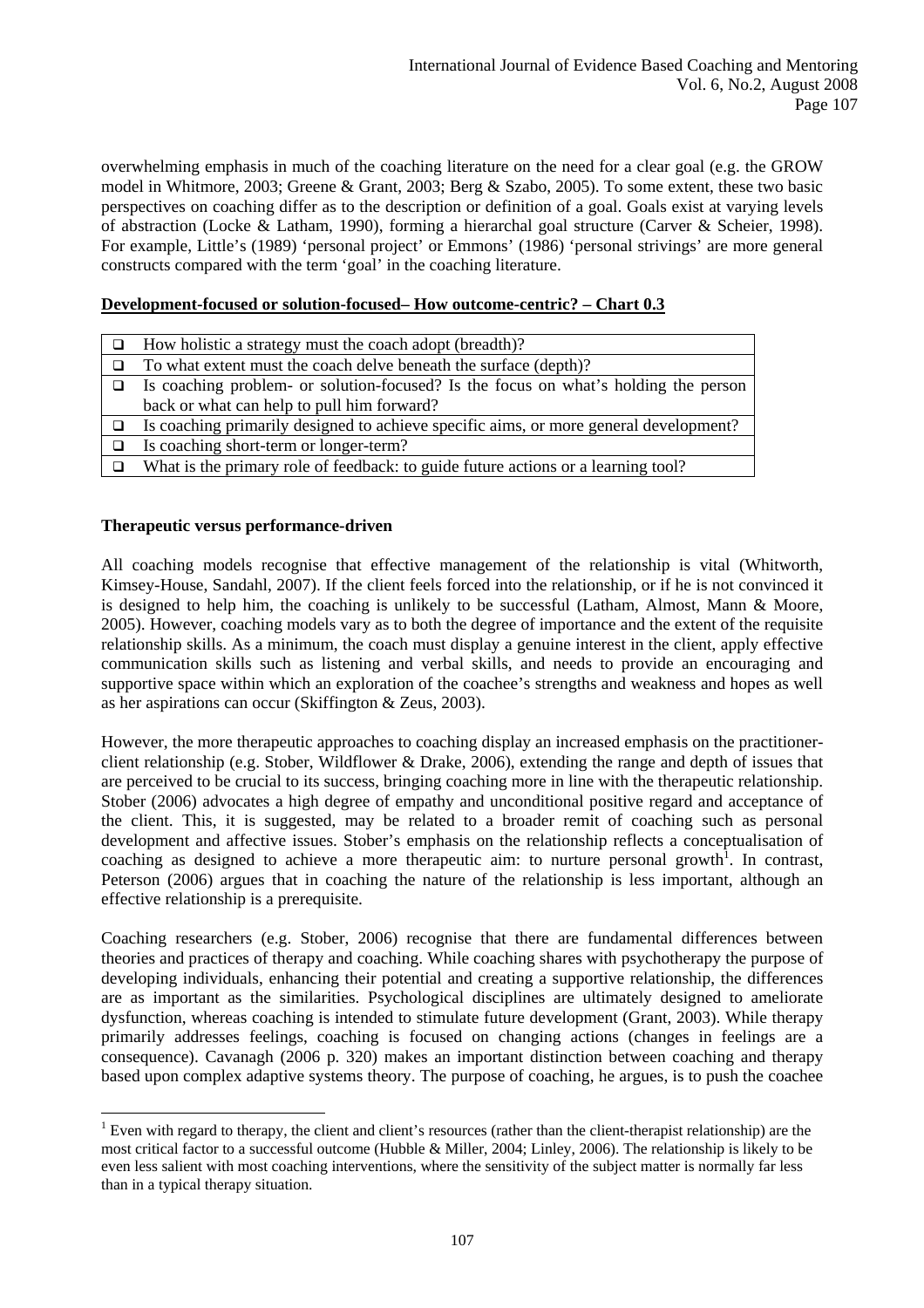towards the edge of chaos, towards a controlled and managed instability, a condition in which human growth and change is most likely. The role of the coach is to ensure that the coachee does not slip into a state of chaos, in which there is a systems breakdown. This Cavanagh points out is the exact opposite of therapy, which is designed to deal with those who have passed into a state of chaos, and the role of the therapist is to retrieve the client into a state of stability and order. He argues that "therapy seeks to comfort the afflicted. In coaching, however, the coach is often called upon to afflict the comfortable!" In other words, whereas therapy is about restoring stability, coaching is about encouraging a measure of instability.

While both humanist therapies and coaching seek to raise awareness, they refer to very different types of awareness and to quite divergent ends. In therapeutic terms, awareness is getting in touch with one's feelings and is perceived as a therapeutic end in itself (e.g. Yontef, 2005). By contrast, in goal-oriented coaching, awareness refers to attaining a clearer understanding of one's circumstances and is a means towards taking appropriate action (Whitmore, 2003), comparing the way things are with the way they could be (Parsloe & Wray, 2000).

## **Therapeutic versus performance-driven – How relationship-centric? – Chart 0.4**

| Is coaching intended to stimulate inner (affective, psychological) or outer            |  |  |  |  |
|----------------------------------------------------------------------------------------|--|--|--|--|
| (cognitive-behavioural) change? Is coaching primarily designed to change feelings      |  |  |  |  |
| or actions, personal growth or improved performance?                                   |  |  |  |  |
| How central is the relationship to the coaching process?                               |  |  |  |  |
| Is awareness raising a means or the end?                                               |  |  |  |  |
| What kind of awareness is raised: getting in touch with feeling or attaining a clearer |  |  |  |  |
| understanding of one's circumstances?                                                  |  |  |  |  |
| Builds on existing motivations, or seeks to create new ones? Is coaching supposed      |  |  |  |  |
| to attempt to change the client's values?                                              |  |  |  |  |
| Is the coach trying to achieve stability or create instability?                        |  |  |  |  |

# **Comparative analysis**

As noted earlier, no approach is exclusively in one category (e.g. 'directive' or 'non-directive'), but is in reality somewhere in the middle. Furthermore, the terms used to describe the coaching approaches (such as 'therapeutic') are relative; even among the coaching approaches clustered together by this study there is likely to be considerable variation. There is an inherent danger of clustering approaches, and the temptation not to do so is great. However, for the sake of the argument presented here, it is useful to identify broad tendencies – with the clear understanding that such categorisations are likely to be contentious, fraught and imperfect. The chart highlights that it is only goal-oriented approaches to coaching that are strictly non-directive, goal-focused and performance-driven. It also draws attention to the common pairing of personal development aims and a therapeutic approach in non goal-oriented approaches.

| <b>Type of coaching</b> | Directive vs. non-<br><b>Directive</b> | <b>Solution</b><br>VS.<br>development focus | <b>Therapeutic</b><br>VS.<br>performance |
|-------------------------|----------------------------------------|---------------------------------------------|------------------------------------------|
| Humanist                | Non-directive                          | Development                                 | Therapeutic                              |
| Behaviourist            | Directive                              | Solution                                    | Performance                              |
| Adult development       | Directive                              | Development                                 | Therapeutic                              |
| Cognitive coaching      | Directive                              | Development                                 | Therapeutic                              |
| Systemic coaching       | Non-directive                          | Development                                 | Therapeutic                              |

# **Comparative chart – chart 0.5**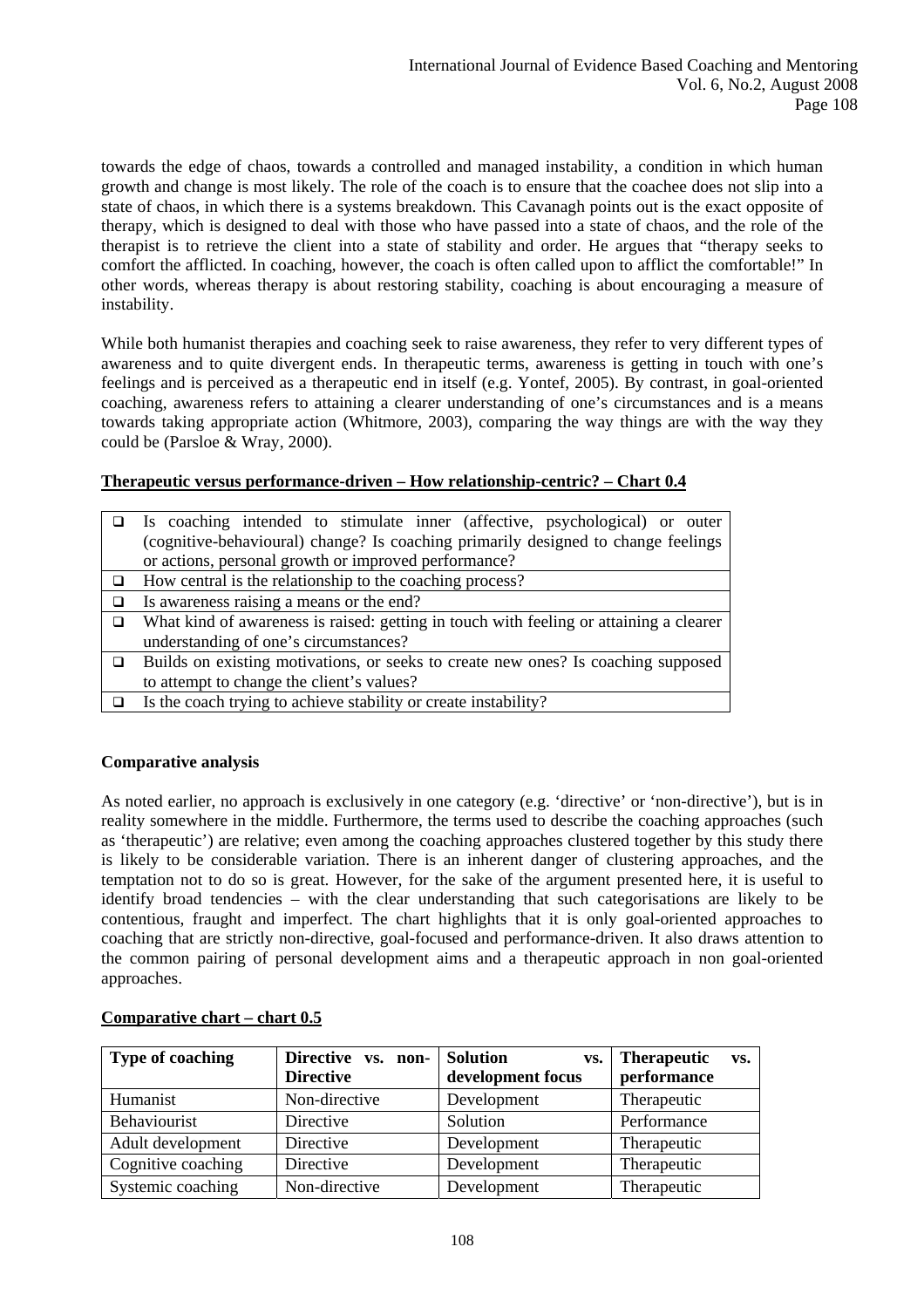| Positive psychology  | Directive     | Development     | <b>Therapeutic</b> |
|----------------------|---------------|-----------------|--------------------|
| Adventure coaching   | Directive     | Development     | Performance        |
| Adult learning       | Non-directive | Development     | Therapeutic        |
| <b>Goal-oriented</b> | Non-directive | <b>Solution</b> | <b>Performance</b> |

## **Conclusion**

 $\overline{a}$ 

This paper sets out the argument that quite fundamental issues, both theoretical and practical, divide the various approaches to coaching. It does not suggest that any one approach is better or right; each approach would be more appropriate in particular situations. However, by understanding more clearly the nature of the difference between approaches, it will also be easier to fit a coaching model to specific situations. It is argued here that goal-oriented approaches to coaching generally have a different perspective than therapeutic or personal-development approaches on the role of the coach and on the objective of coaching.

Increasingly, coaching approaches are therapeutic in nature (Judge & Cowell, 1997)<sup>2</sup> and attempt to identify the profound psychological causes of the coachee's problems. Coaches often draw up a psychological profile of their client before proceeding with coaching (Gray, 2005). In contrast, goaloriented coaching is designed to directly stimulate effective action. Given that coaching is designed to address the healthy population, as Gray (2005) argues "it is far from clear why coaching should necessarily so often adopt a psychotherapeutic approach" and is actively discouraged by some coaching training organisations as it blurs the line between coaching and therapy. Goodman (2002) likewise insists that coaches who "overemphasise personal enlightenment will ultimately undermine a coaching program" (2002 p. 197). Hodgetts (2002) and Saporito (1996) argue that while psychotherapy focuses on the individual's personal issues and the holistic person, coaching needs to focus on achieving workrelated improvements. Similarly, Grant (2003 p. 253) claims:

*In working with individuals to improve the quality of their lives, psychology has traditionally focused on alleviating dysfunctionality or treating psychopathology in clinical or counselling populations rather than enhancing the life experience of normal adult populations.* 

It is important that the gap between these two trends in coaching does not widen, to retain the distinctive goal-focused character of coaching.

<span id="page-9-0"></span><sup>2</sup> Linley (2006 p. 4) advocates adopting lessons from the therapy literature based on the "common factors" between the two disciplines, or if nothing else "as a basis form which to construct critical coaching research questions." What the areas of commonality are needs careful consideration. Stober, Wildflower and Drake (2006 p. 3) are therefore correct that "evidence based coaches would do well to first evaluate the evidence's applicability" to coaching before extrapolating from other disciplines.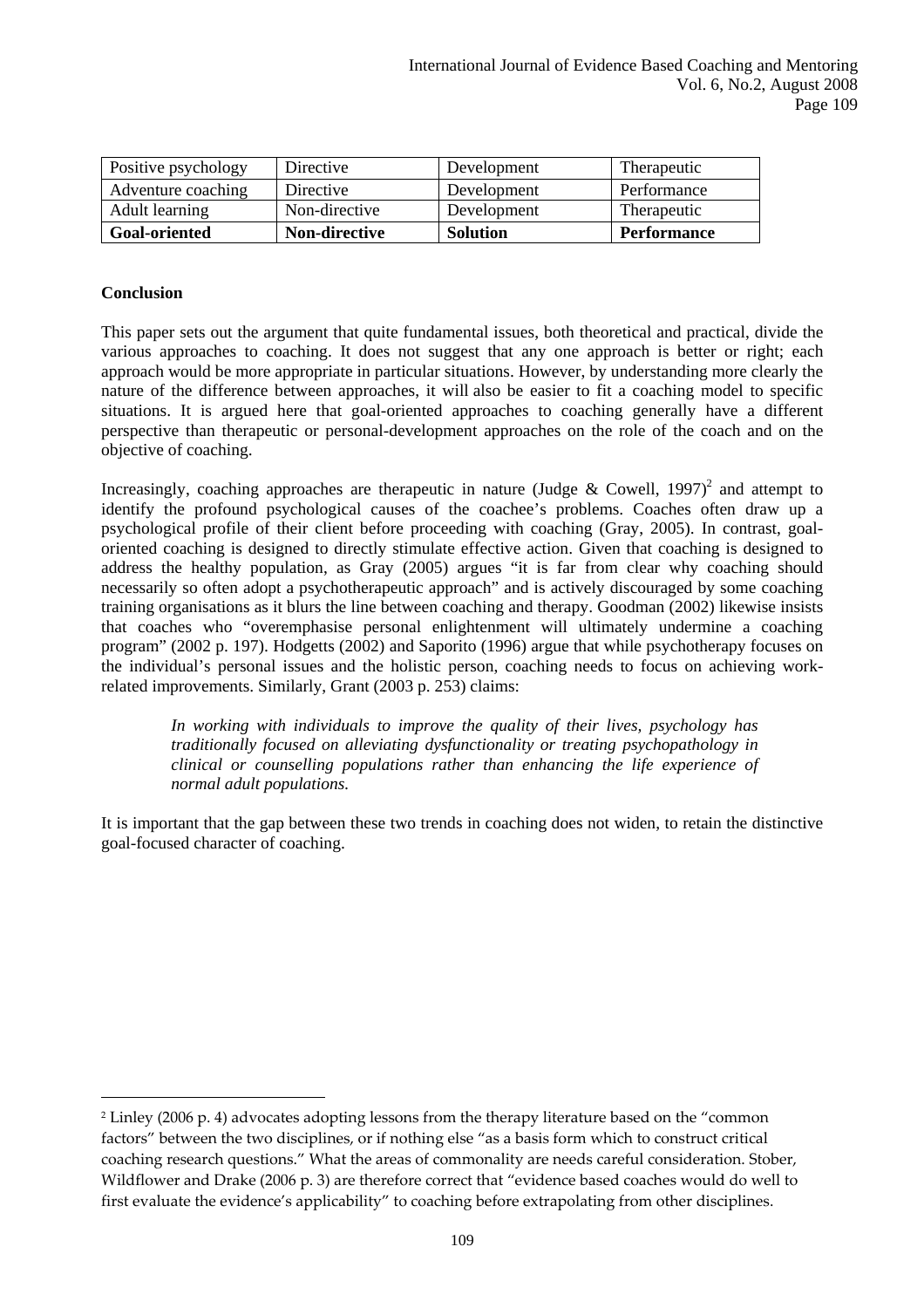#### **References**

- Auerbach, E. A. (2006) cognitive coaching in Stober, D. and Grant A. M. (Eds) *Evidence-Based Coaching Handbook*, Wiley, New York, N.Y.
- Berg, I. K. & Szabo, P. (2005) *Brief Coaching for Lasting Solutions*, W. W. Norton & Company, New York, N.Y.
- Berger, J. G (2006) Adult development theory and executive coaching practice in Stober, D. and Grant A. M. (Eds) *Evidence-Based Coaching Handbook*, Wiley, New York, N.Y.
- Boud, D., Cohen, R., & Walker, D (1994) *Using experience for learning*, SRHE and Open University Press, Buckingham, England.
- Brookfield, S. (1986) *Understanding and facilitating adult learning*, Open University Press, Buckingham, England.
- Burns, D. D. (1980) *Feeling good: The new mood therapy*, William Morrow, New York, N.Y.
- Chapman, T., Best, B., & van Casteren, P. (2003) *Executive coaching: Exploding the myths*, Palgrave Macmillan, New York.
- Carver, C. S., & Scheier, M. F. (1998) *On the self-regulation of behavior*, New York, Cambridge University Press.
- Carter, A. (2001) *Executive Coaching: Inspiring Performance at Work*, The Institute for Employment Studies, Brighton.
- Cavanagh, M. (2006) Coaching from a systemic perspective: A complex adaptive approach in Stober, D. and Grant A. M. (Eds) *Evidence-Based Coaching Handbook*, Wiley, New York, N.Y.
- Costa, A. L., & Garmston, R. J. (1996) *Cognitive Coaching: A foundation for Renaissance Schools*, Christopher-Gordon Publishing, Norwood, MA.
- Corey, G. (1991) *The theory and practice of counseling and psychotherapy* (4th edition), Brooks Cole Publishing, Pacific Grove, CA.
- Cox, E. (2003) The Contextual Imperative: Implications for coaching and mentoring, *International Journal of Evidence-Based Coaching* vol. 1 number 1, August 2003.
- Cox, E. (2006) An adult learning approach to learning in Stober, D. and Grant A. M. (Eds) *Evidence-Based Coaching Handbook*, Wiley, New York, N.Y.
- de Shazer, S. (1985) *Keys to Solution in Brief Therapy*, W W Norton & Company, New York, NY.
- de Shazer, S. (1988) *Clues: Investigating Solutions in Brief Therapy*, W W. Norton & Company, New York, NY.
- Downey, M. (1999) *Effective Coaching*, Orion Business Books, London.
- Druckman, D. & Bjork, R. A. (1991) *In the Mind's Eye: Enhancing Human Performance*, Washington DC: National Academy Press.
- Ellis, A. (1979) The practice of rational-emotive therapy, in Ellis, A. & Whiteley, J. (Eds), *Theoretical and empirical foundations of rational-emotive therapy*, Brooks/Cole, Monterey, CA.
- Emmons, R. A. (1986) Personal Strivings: An approach to personality and subjective wellbeing, *Journal of Personality and Social Psychology*, 51, 1058-86.
- Evered, R. D. & Selman, J. C. (1989) *Coaching sales performance: A case study, Organisational Dynamics*, 1989 18(2) pp. 16-32.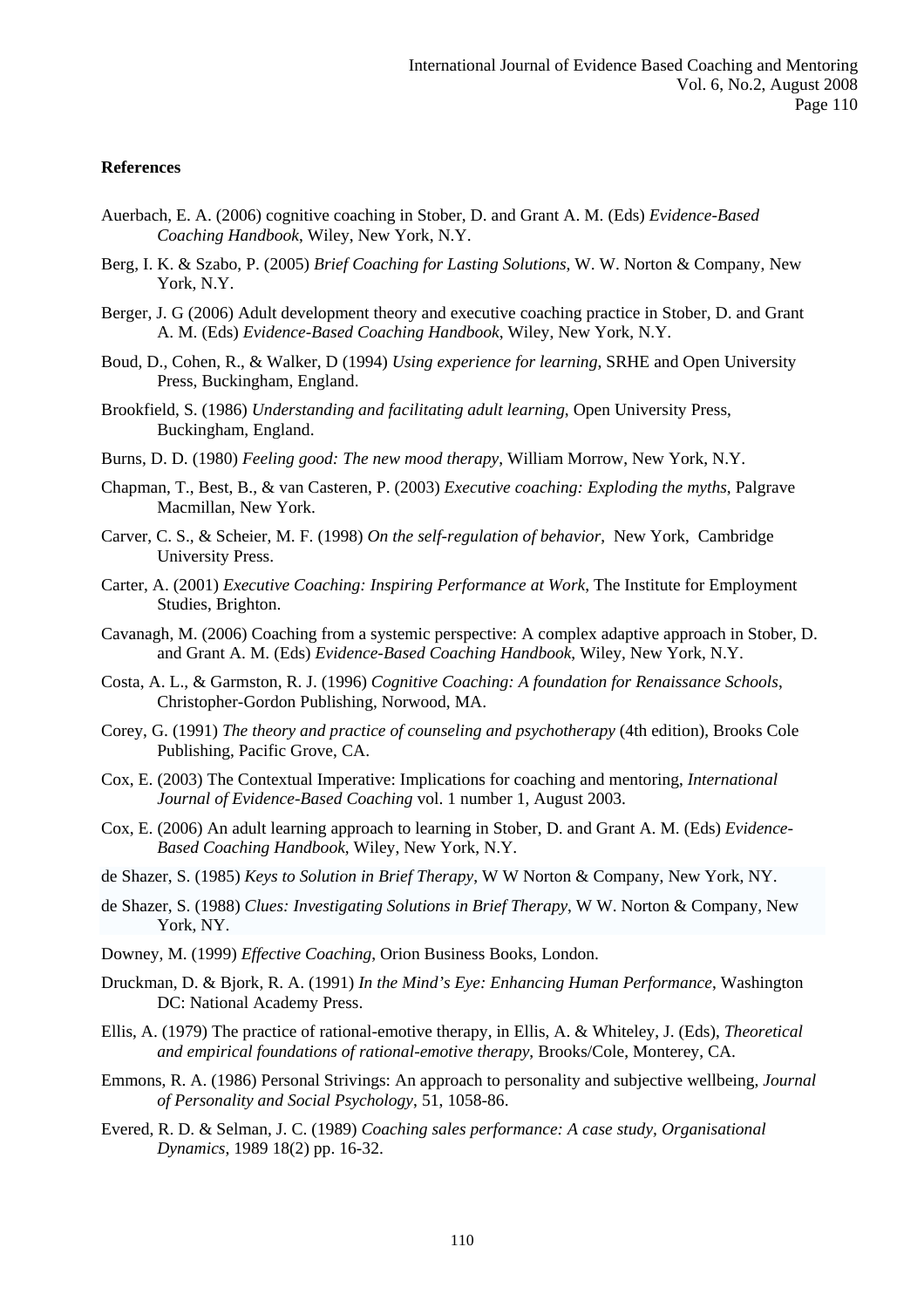- Goodman, R. G. (2002) Coaching senior executives for effective business leadership in Fitzgerald, C & Beger, J. G. (Eds), *Executive Coaching: Practices and Perspectives* (pp. 135-253), Davies-Black, Palo Alto CA.
- Grant, A. M. (2003) The impact of life coaching on goal attainment, metacognition and mental health, *Social Behavior and pe*rsonality, 31(3), 253-264.
- Grant, A. M. (2006) An integrative goal-focused approach to executive coaching in Stober, D. and Grant A. M. (Eds) *Evidence-Based Coaching Handbook*, Wiley, New York, N.Y.
- Grant, A. M. & Stober, D. (2006) Introduction in Stober, D. and Grant A. M. (Eds) *Evidence-Based Coaching Handbook*, Wiley, New York, N.Y.
- Gray, D. E. (2006) Executive Coaching: Towards a Dynamic Alliance of Psychotherapy and Transformative Learning Processes, *Management Learning*, Vol. 37, No. 4, 475-497, SAGE, London.
- Greene, J. & Grant, A. M. (2003) *Solution-focused coaching: A manager's guide to getting the best from people*, Pearson Education Limited, London.
- Hart, V., Blattner, J. & Leipsic, A. (2001) Coaching versus therapy: A perspective, *Consulting Psychology Journal: Practice and Research*, 53(4) pp. 229-237.
- Hudson, F. M. (1999) *The Handbook of Coaching: a comprehensive resource guide for managers, executives, consultants and human resource professionals*, Jossey-Bass, San Francisco.
- Hodgetts, W.H. (2002) 'Using Executive Coaching in Organisations: What Can Go Wrong (and How to Prevent it) in Fitzgerald, C. and Berger, G.J. eds) *Executive Coaching: Practices and Perspectives* Palo Alto, CA: Davies-Black Publishing.
- Hubble, M. A. & Miller, S. D. (2004) The client: Psychotherapy's missing link for promoting a positive psychology, in Linley, P. A. and Joseph, S., *Positive psychology in practice*, 335-353, Wiley, Hoboken, NJ.
- Judge, W.Q. and Cowell, J. (1997) 'The Brave New World of Executive Coaching' *Business Horizons* 4 (40).
- Kauffman, C. (2006) Positive psychology: The science at the heart of coaching in Stober, D. and Grant
- A. M. (Eds) *Evidence-Based Coaching Handbook*, Wiley, New York, NY.
- Kauffman, C. & Scouler, A. (2004) Toward a positive psychology of executive coaching in Linley, A., & Josephs, S. (Eds) *Positive psychology in practice*, Wiley, Hoboken, NJ.
- Kemp, T. (2006) An adventure-based framework for coaching in Stober, D. and Grant A. M. (Eds) *Evidence-Based Coaching Handbook*, Wiley, New York, N.Y.
- Kolb, D. A. (1984) *Experiential Learning: Experience as the source of knowledge and development,*  Prentice-Hall, Englewood Cliffs, NJ.
- Latham, G.P., Almost, J., Mann, S. & Moore, C. (2005) New development in performance management, *Organisational Dynamics*, 34(1) pp. 78-87.
- Linder-Pelz, S. and Hall, M. Meta-coaching: a methodology grounded in psychological theory, *International Journal of Evidence-Based Coaching*, vol. 6 no 1, February 2008.
- Linley, P.A. (2006) Coaching research: Who? What? Where? When? Why? *International Journal of Evidence-Based Coaching,* vol. 4 no 2, August 2006.
- Little, B. R. (1983) Personal striving: A rational and methods for investigation, E*nvironment & Behavior*, Vol 15, 273-309.
- Locke, E. A. & Latham, G. P. (1990) 'A Theory of Goal Setting and Task Performance, Prentice-Hall, Englewood Cliffs, New Jersey.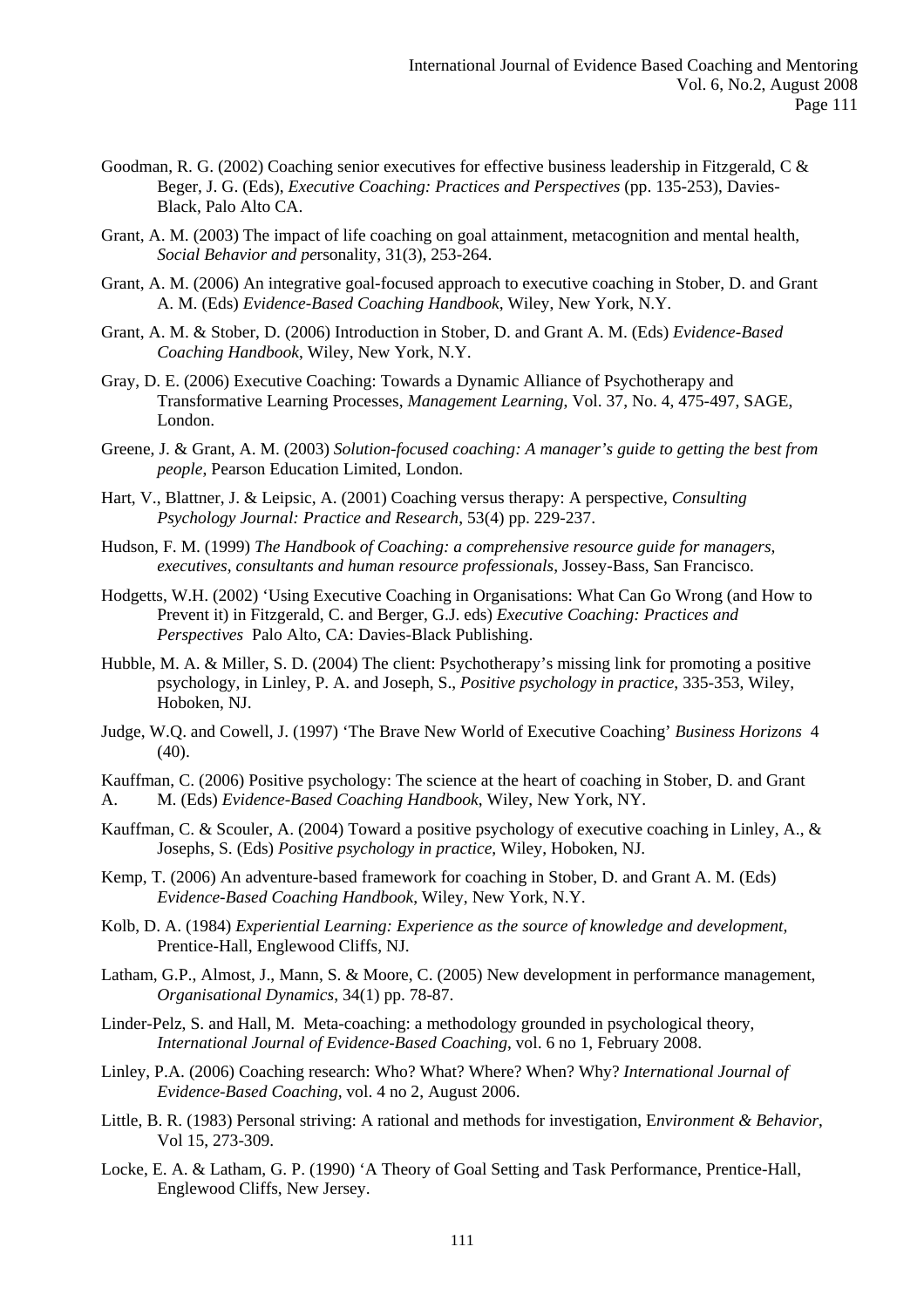Miles, M. and Huberman, M. A. (1994) *Qualitative Data Analysis*, Sage Publications, Beverly Hills.

Neenan, M. and Dryden, W. (2002) Life Coaching: A Cognitive-Behavioural Approach

O'Hanlon, W. (1998) Possibility therapy: An inclusive, collaborative, solution-based model of psychotherapy, in Hoyt, M. F. (Ed.) *The handbook of constructive therapies: Innovative approaches from leading practitioners*, Jossey-Bass, San Francisco, CA.

Parsloe, E and Wray, M. (2000) *Coaching and Mentoring*, Kogan Page, London.

Parsloe, E. (1995) *Coaching, Mentoring and Assessing*, Kogan Page, London.

Peltier, B. (2001) The Psychology of Executive Coaching, Brunner-Routledge, Sussex.

- Peterson, (2006) People are complex and the world is messy: A behavior-based approach to executive coaching in Stober, D. and Grant A. M. (eds) *Evidence-Based Coaching Handbook*, Wiley, New York, N.Y.
- Peterson, D. B. & Hicks, M. D. (1996) *Leader as coach: Strategies for coaching and developing others*, Personnel Decisions International, Minneapolis, MN.
- Priest, S. (1999) The semantics of adventure programming in Miles, J.C. & Priest, S. (Eds), *Adventure Programming*, Venture Publishing, State College, P.A.
- Rogers, C. R. (1951) Client-centered therapy: Its current practice, implications, and theory, Houghton Mifflin, Boston.
- Rogers, C. R. (1959) A theory of therapy, personality and interpersonal relationships, in Kochm, SW. (Ed.), Psychology: A study of science (PP. 184-256), McGraw-Hill, New York.
- Saporito, T.J. (1996) 'Business-Linked Executive Development: Coaching Senior Executives' *Consulting Psychology Journal: Practice and Research* 48 (2) 96-103.
- Skiffington & Zeus (2003) *Behavioral coaching: How to build sustainable personal and organisational strength*, McGraw-Hill Australia, Sydney, Australia.
- Snyder, A. (1995) 'Executive Coaching: The New Solution', *Management Review* 84 (3) 29-32.
- Sperry L. (1993) *Working with executives: consulting, counseling and coaching*, Individual Psychology: Journal of Adlerian Theory, Research & Practice, 49(2) pp. 257-266.
- Stober, D. Coaching from the humanistic perspective (2006) in Stober, D. and Grant A. M. (eds) *Evidence-Based Coaching Handbook*, Wiley, New York, N.Y.
- Stober, D. and Grant A. M. (2006) Toward a contextual approach to coaching models in Stober, D. and Grant A. M. (eds) *Evidence-Based Coaching Handbook*, Wiley, New York, N.Y.
- Stober, D., Wildflower, & Drake (2006) Evidence-Based Practice: A Potential Approach for Effective Coaching, International Journal of Evidence-Based Coaching, vol. 4 no 1, February 2006.
- Summerfield, J. (2006) Do we coach or do we counsel? Thoughts on the 'emotional life' of a coaching session, The Coaching Psychologist, 2006, vol. 2 no. 1., May 2006
- West, L. & Milan, M. (Eds) (2001) *The reflecting glass*, Palgrave, London.
- William, P. & Davis, D. C. (2002) Therapist as life coach: Transforming your practice, W. W. Norton, New York.
- Williams, K., Kiel, F., Doyle, M. and Singara, L. (2002) 'Breaking the boundaries: Leveraging the Personal in Executive Coaching' in Fitzgerald, C. and Berger, G.J. eds *Executive Coaching: Practices and Perspectives* Palo Alto, CA: Davies-Black Publishing.
- Whitmore, J. (2003) *Coaching for Performance*, Nicholas Brealey Publishing, London.